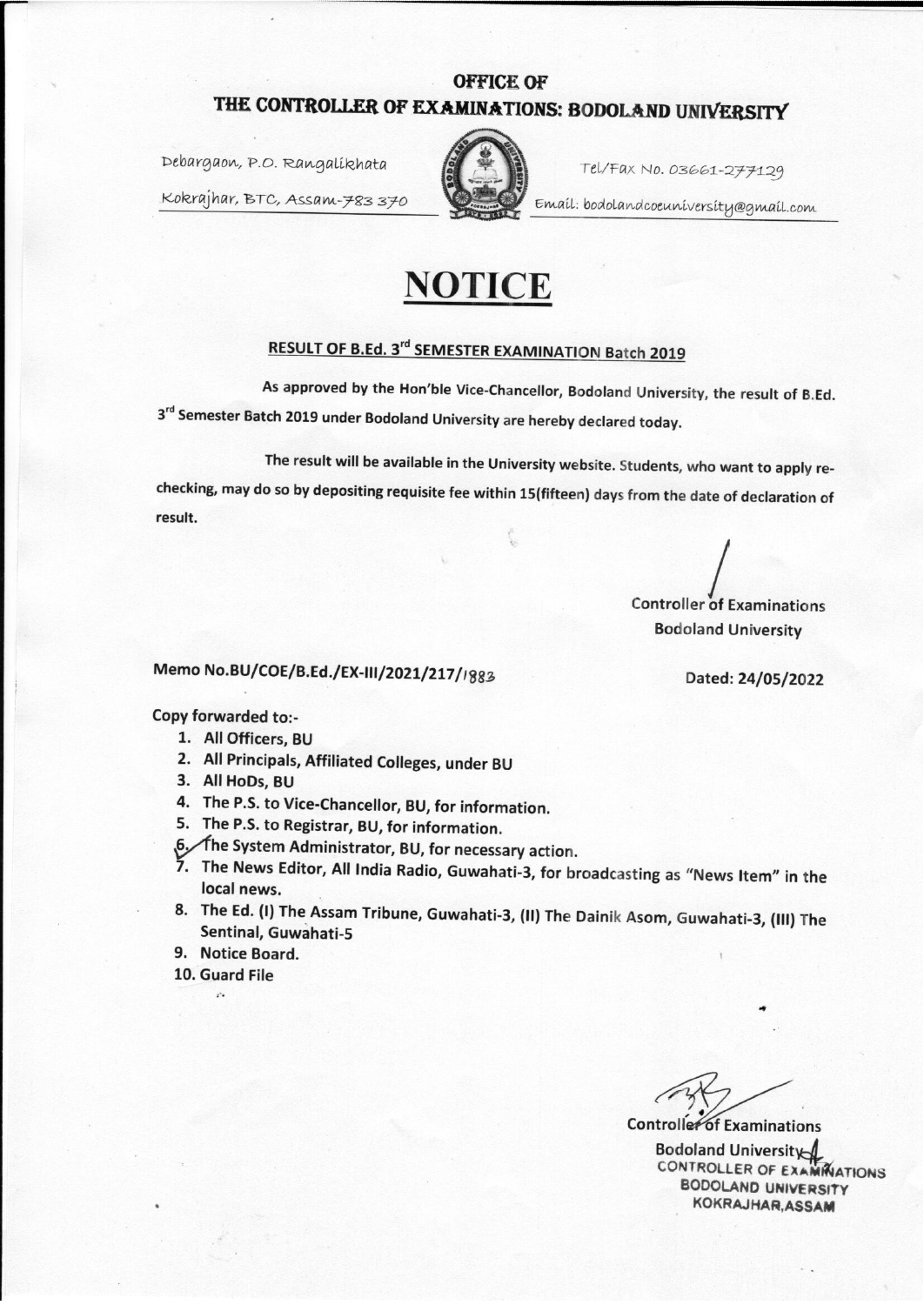**RESULT AT A GLANCE FOR BED SEM-III,2021 ARREAR/BETTERMENT-2019 DATE: 24 MAY 2022 Page:0001**

**College Code & Name : [ 401] REIMALIE ACADEMY COLLEGE ( B.ED), BIJNI**

| SRL. | ENROLL NO     | <b>CAND-NAME</b>         | <b>SUBJECT</b>                                        | GRD GRD CRD<br>PT. PT. PT.                |                      |                          | TOTAL<br>CRD. | TOTAL<br><b>HONOUR</b> | <b>SGPA</b> | <b>REMARKS</b> |
|------|---------------|--------------------------|-------------------------------------------------------|-------------------------------------------|----------------------|--------------------------|---------------|------------------------|-------------|----------------|
|      | 1 401BED19020 | <b>DODERE BASUMATARY</b> | $CC-12b(S.S)$                                         | P                                         | 04                   | 02                       | 16            | 110                    | 6.88        | <b>ARREAR</b>  |
|      | 2 401BED19054 | NIKITA DEKA              | $CC-11$<br>$CC-12b(S.S)$<br>$CC-12d (ASM)$<br>$CC-13$ | $B+$<br>${\bf A}$<br>$B+$<br>$\mathbf{A}$ | 07<br>08<br>07<br>08 | 02<br>- 02<br>- 02<br>10 | 16            | 124                    | 7.75        |                |
|      | 3 401BED19072 | RAHUL BORO               | $CC-12a(G.S)$                                         | $\mathbf{B}$                              | 06                   | 02                       | 16            | 114                    | 7.13        | <b>ARREAR</b>  |

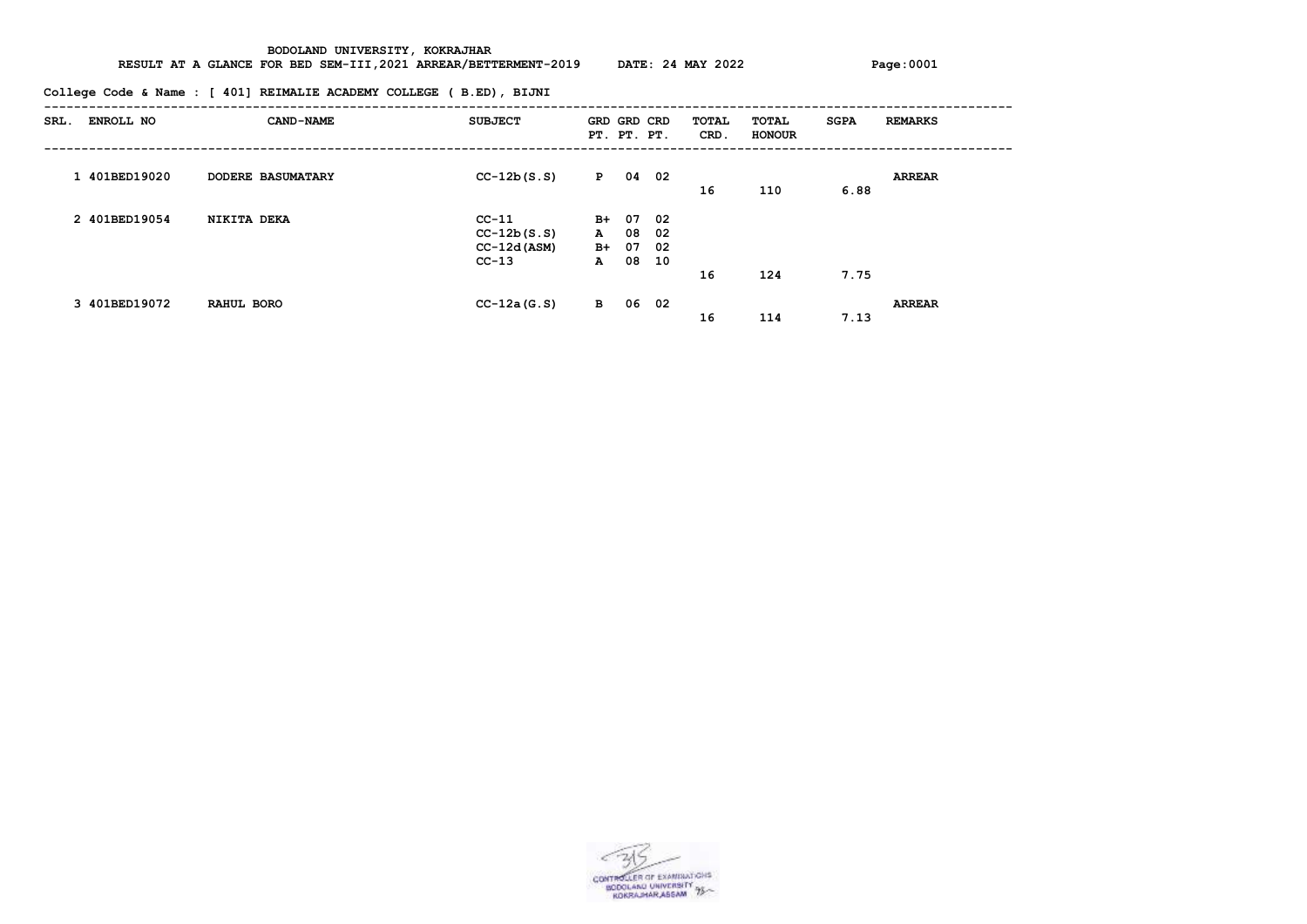RESULT AT A GLANCE FOR BED SEM-III,2021 ARREAR/BETTERMENT-2019 DATE: 24 MAY 2022 Page:0002

|      |                  | College Code & Name : [ 402] GOSSAIGAON B.ED. COLLEGE, GOSSAIGAON |                |              |                            |      |               |                        |             |                |
|------|------------------|-------------------------------------------------------------------|----------------|--------------|----------------------------|------|---------------|------------------------|-------------|----------------|
| SRL. | <b>ENROLL NO</b> | <b>CAND-NAME</b>                                                  | <b>SUBJECT</b> |              | GRD GRD CRD<br>PT. PT. PT. |      | TOTAL<br>CRD. | TOTAL<br><b>HONOUR</b> | <b>SGPA</b> | <b>REMARKS</b> |
|      | 4 402BED19061    | PRITAM DAIMARY                                                    | $CC-12b(S.S)$  | $\mathbf{P}$ | 04                         | - 02 | 16            | 124                    | 7.75        | <b>ARREAR</b>  |
|      | 5 402BED19092    | <b>SINGER BASUMATARY</b>                                          | $CC-13$        | A            | 08                         | 10   | 16            | 136                    | 8.50        | <b>ARREAR</b>  |

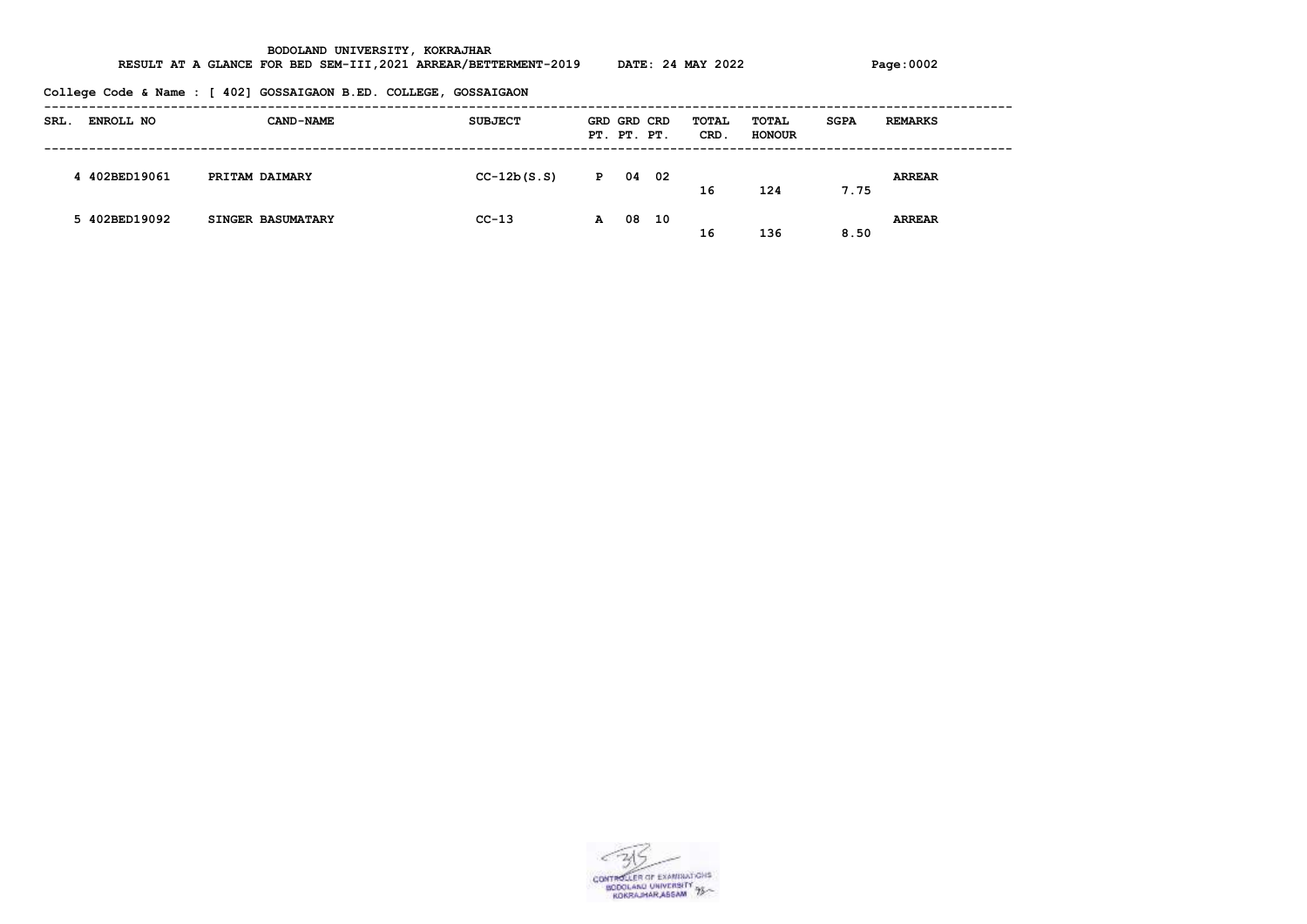**RESULT AT A GLANCE FOR BED SEM-III,2021 ARREAR/BETTERMENT-2019 DATE: 24 MAY 2022 Page:0003**

**College Code & Name : [ 405] DIET, MORIGAON**

| SRL. | ENROLL NO     | CAND-NAME                | <b>SUBJECT</b> |              | GRD GRD CRD<br>PT. PT. PT. |     | TOTAL<br>CRD. | TOTAL<br><b>HONOUR</b> | <b>SGPA</b> | <b>REMARKS</b> |
|------|---------------|--------------------------|----------------|--------------|----------------------------|-----|---------------|------------------------|-------------|----------------|
|      |               |                          |                |              |                            |     |               |                        |             |                |
|      | 6 405BED19009 | <b>BIJIT PROTIM DEKA</b> | $CC-11$        | $\mathbf{A}$ | 08                         | 02  |               |                        |             |                |
|      |               |                          | $CC-12a(G.S)$  | $\mathbf{F}$ | 00                         | 02  |               |                        |             |                |
|      |               |                          | $CC-12c(MAT)$  | $\mathbf{F}$ | 00                         | 02  |               |                        |             |                |
|      |               |                          | $CC-13$        | $\mathbf{F}$ | 00                         | 10  |               |                        |             | <b>ARREAR</b>  |
|      |               |                          |                |              |                            |     | 16            | 16                     | 1.00        |                |
|      |               |                          |                |              |                            |     |               |                        |             |                |
|      | 7 405BED19048 | NABAMI DEVI              | $CC-12b(S.S)$  | $\mathbf{C}$ | 05                         | 02  |               |                        |             | <b>ARREAR</b>  |
|      |               |                          |                |              |                            |     | 16            | 136                    | 8.50        |                |
|      | 8 405BED19057 | NOMITA DAS               | $CC-11$        | $\mathbf{F}$ | 00                         | 02  |               |                        |             |                |
|      |               |                          | $CC-12b(S.S)$  | $\mathbf{F}$ | 00                         | -02 |               |                        |             |                |
|      |               |                          | $CC-12d (ASM)$ | $\mathbf{F}$ | 00                         | 02  |               |                        |             | <b>ARREAR</b>  |
|      |               |                          |                |              |                            |     |               |                        |             |                |
|      |               |                          | $CC-13$        | F            | 00                         | 10  |               |                        |             | <b>ARREAR</b>  |
|      |               |                          |                |              |                            |     | 16            | 00                     | $\bullet$   |                |